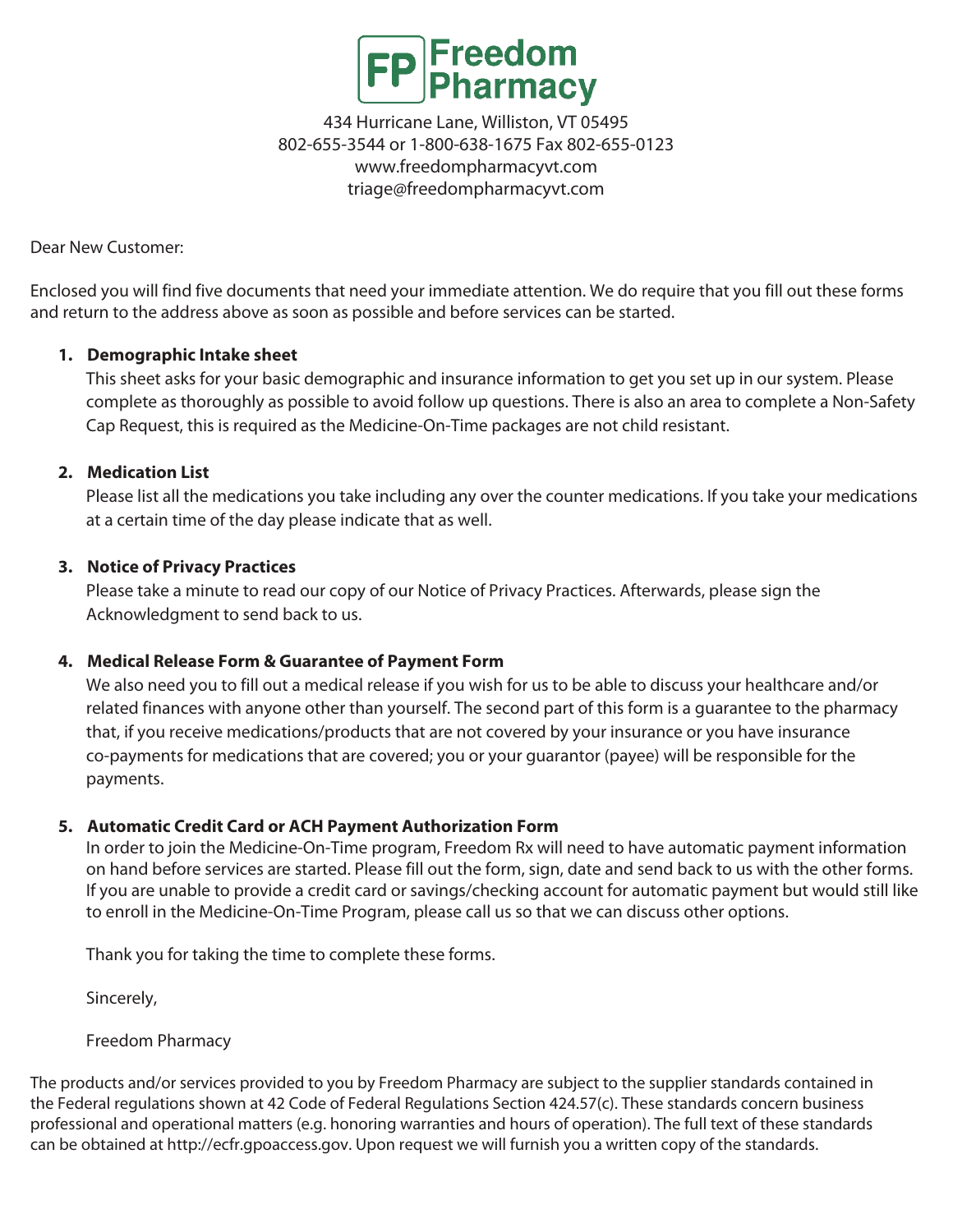

| Name:                      |                                                                                        |                              | Male Female DOB:                        |
|----------------------------|----------------------------------------------------------------------------------------|------------------------------|-----------------------------------------|
| Address:                   |                                                                                        |                              |                                         |
| Phone:                     | Cell:                                                                                  |                              | Email:                                  |
| Contact:                   | Relationship:                                                                          |                              | Phone:                                  |
| Previous Pharmacy:         | <u> 1990 - Johann Barbara, martin eta politikar</u>                                    | <b>Requested Start Date:</b> |                                         |
|                            | Insurance Card (include a copy of card)                                                | <b>Social Security #:</b>    |                                         |
| ID#                        | RX GROUP:                                                                              | <b>RX BIN:</b>               | PCN:                                    |
| <b>Primary Doctor:</b>     |                                                                                        | Phone:                       |                                         |
| <b>Other Doctor:</b>       |                                                                                        | Phone:                       |                                         |
| Other Doctor:              |                                                                                        | Phone:                       |                                         |
| Referred by:               |                                                                                        |                              |                                         |
| Drug Allergies:            |                                                                                        |                              |                                         |
| <b>Chronic Conditions:</b> |                                                                                        |                              |                                         |
| Delivery Method:           | <b>DELIVERY</b><br>MAIL                                                                | <b>PICK UP</b>               |                                         |
| <b>Requested Cycles:</b>   | 28 DAY CYCLE Monthly Format (NO FEE)                                                   |                              | <b>VIALS (NO FEE)</b>                   |
|                            | Are PRN (as needed) medications ok in Vials?<br><b>YES</b>                             |                              | NO, please bubble pack                  |
| Add On (Extra \$)          |                                                                                        |                              |                                         |
| MAR (\$3/month)            | Colored Frames (one time fee)<br>7 DAY CYCLE (\$30/month)<br>14 DAY CYCLE (\$10/month) |                              | 28 DAY CYCLE Weekly Format (\$10/month) |

Federal law requires that your medication be dispensed in a container with a child resistant or safety cap. If you would like your prescriptions in Medicine-On-Time packaging and with an "Easy-Open" lid, please sign below:

I request that my prescriptions and all refills of my prescriptions be dispensed in "Easy-Open" or Non-child resistant containers.

Signature: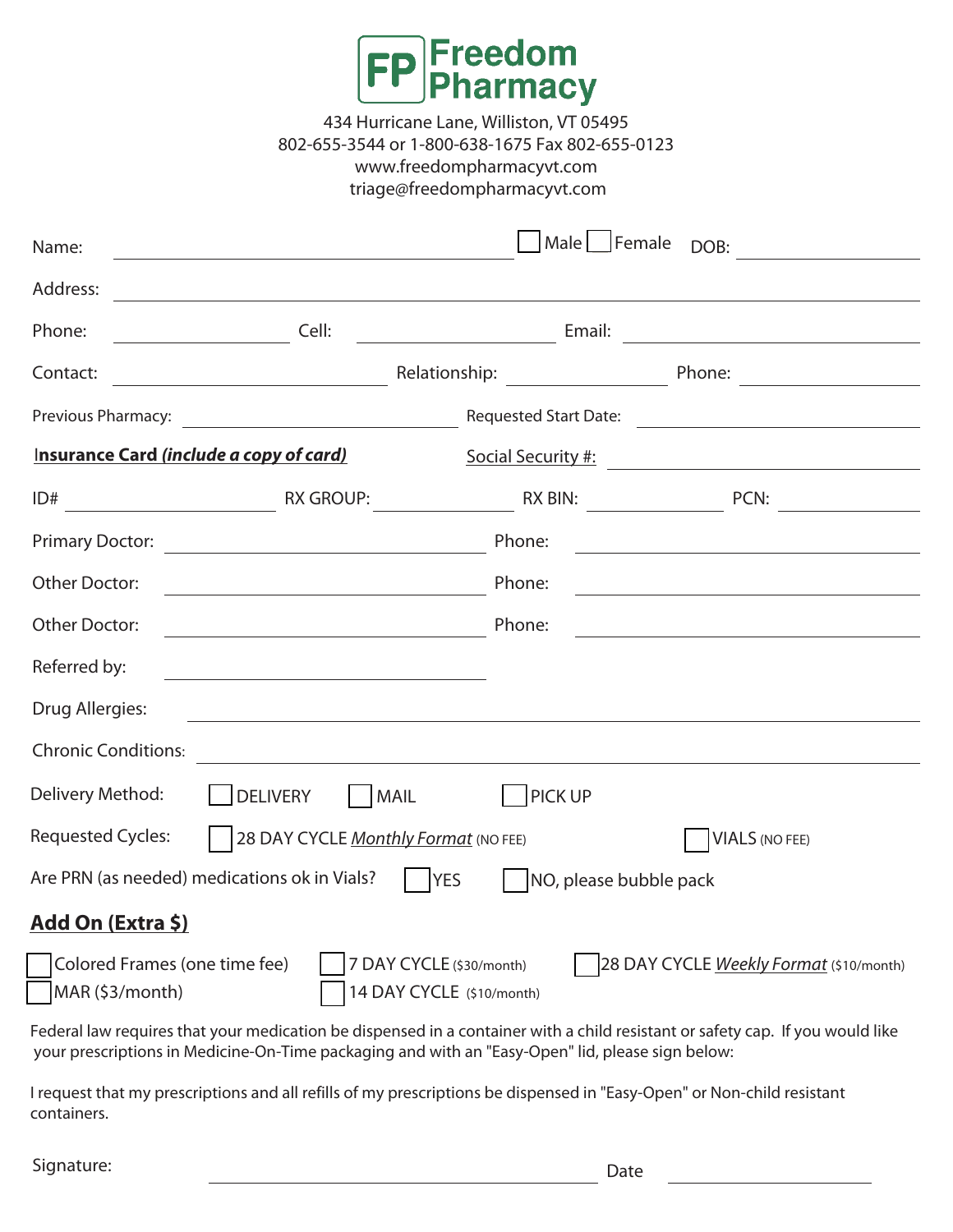

MEDICATION LIST for: Patient's DOB:

Address:

Please provide a complete medication list including but not limited to insulin, anti-coagulants, Over the Counter (OTC) items, incontinence supplies, inhalers, and controlled or narcotic medications (dispensing a narcotic medication requires an electronic or hand written prescription).

| <b>MEDICATION</b> | <b>DIRECTIONS</b> | <b>DIAGNOSIS</b> |
|-------------------|-------------------|------------------|
|                   |                   |                  |
|                   |                   |                  |
|                   |                   |                  |
|                   |                   |                  |
|                   |                   |                  |
|                   |                   |                  |
|                   |                   |                  |
|                   |                   |                  |
|                   |                   |                  |
|                   |                   |                  |
|                   |                   |                  |
|                   |                   |                  |
|                   |                   |                  |
|                   |                   |                  |
|                   |                   |                  |

**All orders are valid for 1 year unless otherwise noted and in accordance with Federal and State Pharmacy Law and will be dispensed according to your decision on what medication cup format is chosen (i.e. 7, 14 or 28 day supplies). Controlled III-V medications are limited to 6 months or 5 refills per Federal/State Law.** 

Physician Name:

Physician Signature: Date Date Communications are presented by the Date Date Date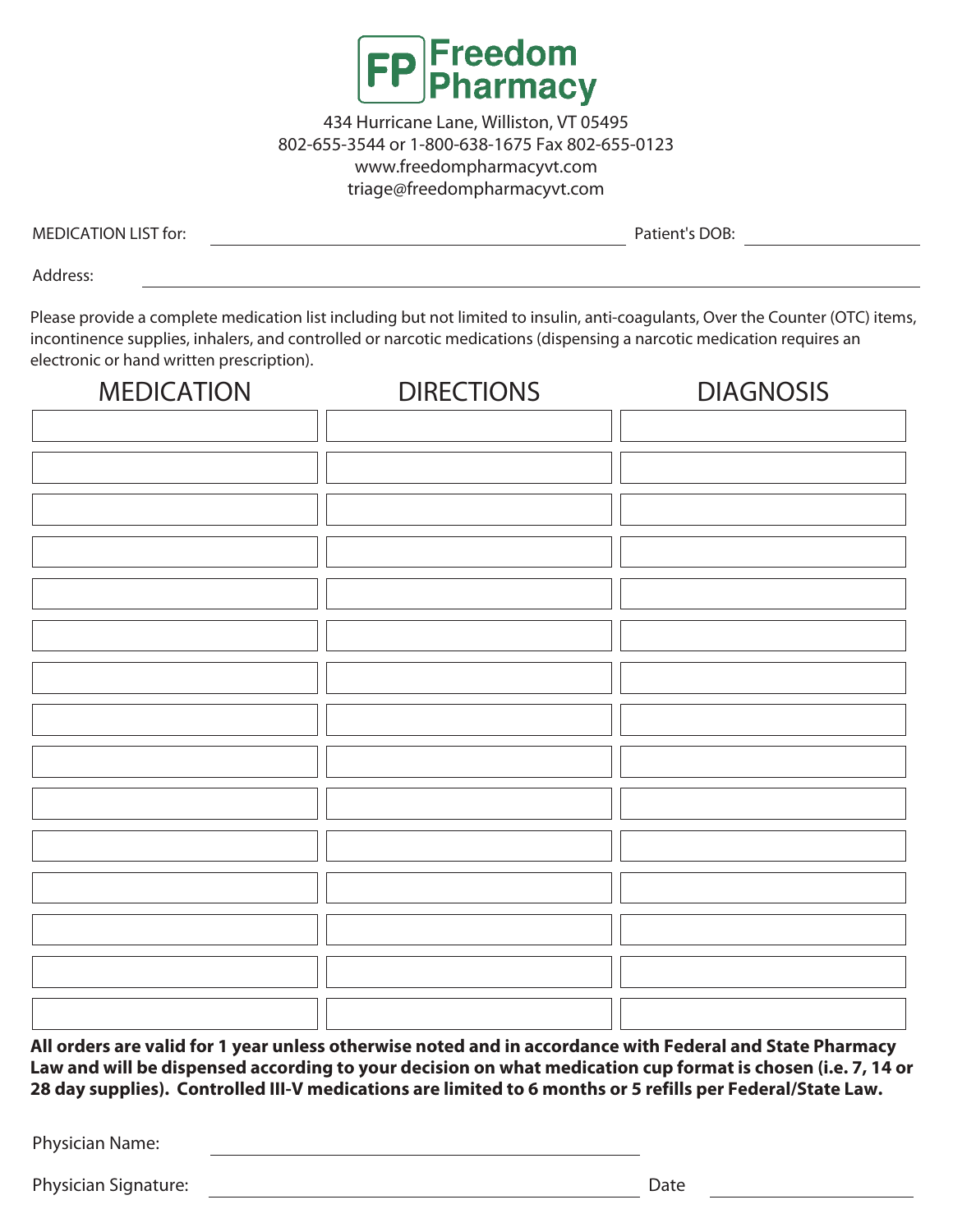

# NOTICE OF PRIVACY PRACTICES

Our company is dedicated to maintaining the privacy of your identifiable health information. In conducting our business, we will create records regarding you and the services we provide to you.

This Notice tells you about the ways in which Freedom Pharmacy (referred to as "we") may collect, use, and disclose your protected health information and your rights concerning your protected health information. "Protected health information" is information about you that can reasonably be used to serve you and that relates to you, or the payment for that care.

We are required by law to maintain the confidentiality of health information that identifies you; and to provide you with this Notice about your rights and our legal duties and privacy practices with respect to your protected health information. We must follow the terms of this Notice while it is in effect. Some of the uses and disclosures described in this Notice may be limited in certain cases by applicable state laws that are more stringent than the federal standards. If you have questions about this notice, please contact our Privacy Officer for further information.

The terms of this notice apply to all records containing your health information that are created or retained by our organization. We reserve the right to revise or amend our notice of privacy practices. Any revision or amendment to this notice will be effective for all of your records we have created or maintained in the past, and for any of your records we may create or maintain in the future. Our organization will post a copy of our current notice in our office in a prominent location, and you may request a copy of our most current notice by calling us.

#### *HOW WE MAY USE AND DISCLOSE YOUR PROTECTED HEALTH INFORMATION (PHI)*

We may use and disclose your PHI for different purposes. The examples below are provided to illustrate the types of uses and disclosures we may make without your authorization for payment, home care operations, and treatment.

- **Payment**. We use and disclose your PHI in order bill and collect payment for the services and items you may receive from us. We also may use and disclose your health information to obtain payment from third parties that may be responsible for such costs, such as family members. Also, we may use your health information to bill you directly or services and items.

- **Treatment.** We may use and disclose your PHI to coordinate services with other health care providers involved in your care. For example, we may collect measurements to identify appropriate seating and mobility system(s). We may obtain and disclose information on CPT diagnosis codes, diagnosis and prognosis, functional limitations, pre-existing health conditions, hospitalizations, prior use of equipment, and information specific to qualifying the patient as dictated by CMN / detailed written order forms.

- **Appointment Reminders**. We may use and disclose your health information to contact you and remind you of visits / deliveries / to ask whether you need additional supplies.

- **Release of information to Family / friends**. We may release your health information to a friend or family member that is helping you to pay for your health care, or who assists in taking care of you.

- **Disclosures Required by Law**. We will use and disclose your health information when we are required to do so by federal, state or local law. We require any business associates to protect the confidentiality of your information and to use the information only for the purpose for which the disclosure is made. We do not provide customer names and addresses to outside firms, organizations, or individuals except in furtherance of our business relationship with you or as otherwise allowed by law.

We restrict access to nonpublic information about you to those employees who need to know that information to provide products or services to you. We maintain physical, electronic, and procedural safeguards that comply with federal standards to guard your personal information.

#### *OTHER PERMITTED OR REQUIRED DISCLOSURES*

- **As Required by Law**. We must disclose PHI about you when required to do so by law.

- **Public Health Activities**. We may disclose PHI to public health agencies for reasons such as preventing or controlling disease, injury, or disability.

- **Victims of Abuse. Neglect, or Domestic Violence**. We may disclose PHI to government agencies about abuse, neglect, or domestic violence.

- **Health Oversight Activities**. We may disclose PHI to government oversight agencies. Oversight activities can include, for example, investigations, inspections, audits, surveys, licensure and disciplinary actions; civil, administrative, and criminal procedures or actions; or other activities necessary for the government to monitor government programs, compliance with civil rights laws and the health care system in general.

- **Judicial and Administrative Proceedings**. We may disclose PHI in response to a court or administrative order. We may also disclose PHI about you in certain cases in response to a subpoena, discovery request, or other lawful process.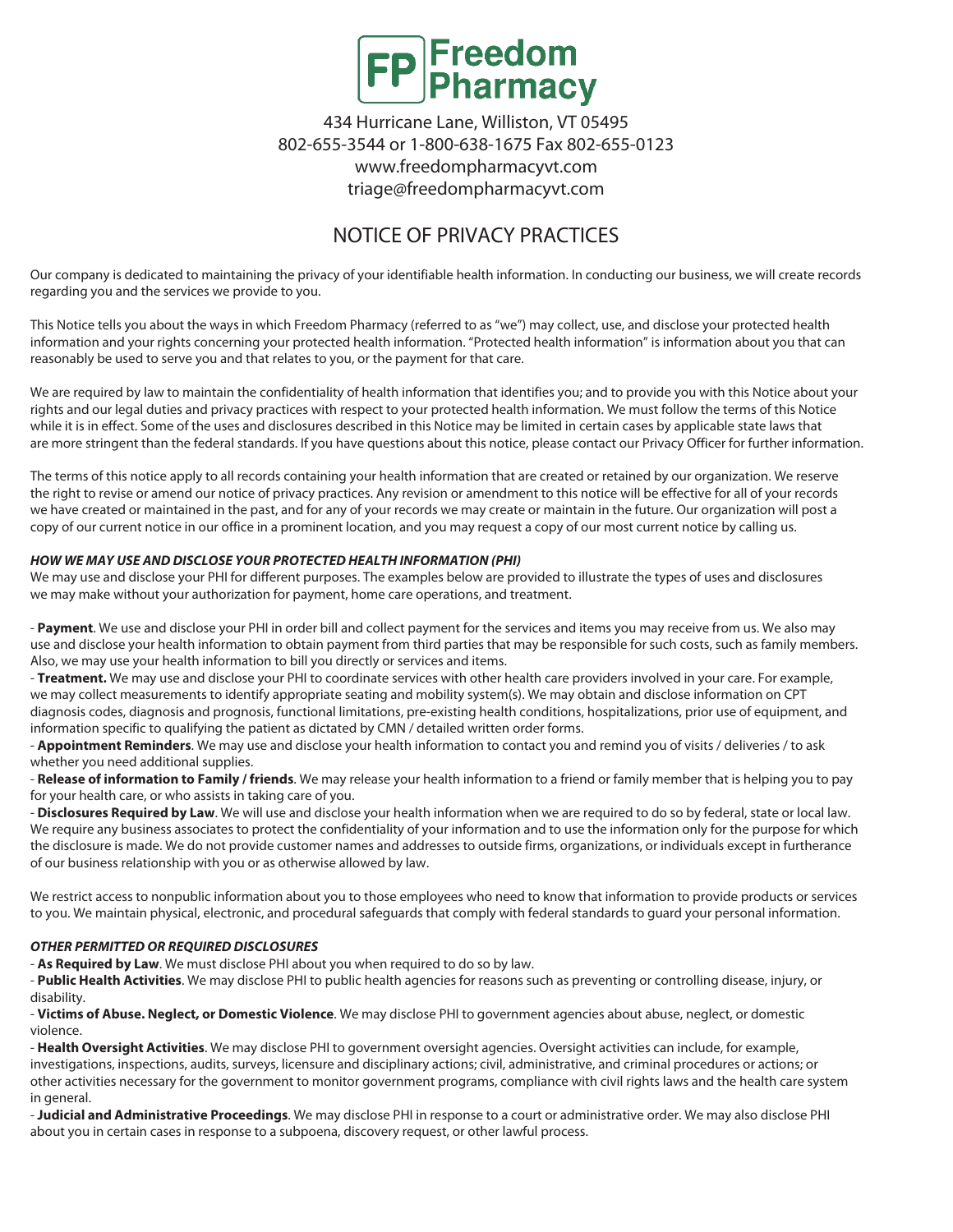

**- Law Enforcement**. We may disclose PHI under limited circumstances to a law enforcement official in response to a warrant or similar process; to identify or locate a suspect; or to provide information about the victim of a crime.

**- To Avert a Serious Threat to Health or Safety**. We may disclose PHI about you, with some limitations, when necessary to prevent a serious threat to your health and safety or the health and safety of the public or another person.

- **Special Government Functions**. We may disclose information as required by military authorities or to authorized federal officials for national security and intelligence activities.

- **Workers Compensation**. We may disclose PHI to the extent necessary to comply with state law for workers'compensation programs. *YOUR RIGHTS REGARDING YOUR PROTECTED HEALTH INFORMATION (PHI)* 

You have certain rights regarding PHI that we maintain about you.

- **Right To Access Your PHI.** You have the right to review or obtain copies of your PHI records, with some limited exceptions. Usually the records include referral information, delivery forms, billing, claims payment, and medical management records. Your access to records can include PHI maintained electronically even if not an electronic health record. Your request to review and/or obtain a copy of your PHI records must be made in writing. We may charge a fee for the costs of producing, copying, and mailing your requested information, but we will tell you the cost in advance.

- **Right To Amend Your PHI.** If you feel that PHI maintained by us is incorrect or incomplete, you may request that we amend the information. Your request must be made in writing and must include the reason you are seeking a change. We may deny your request if, for example, you ask us to amend information that was not created by us, or you ask to amend a record that is already accurate and complete. If we deny your request to amend, we will notify you in writing. You then have the right to submit to us a written statement of disagreement with our decision and we have the right to rebut that statement.

- **Right to Notification of Breach or Accounting of Disclosures**. You have the right to be notified following a breach of your unsecured PHI. This will not include our disclosures related to your treatment, our payment or health care operations, or disclosures made to you or with your authorization. It may also exclude certain other disclosures, such as for national security purposes. You will be notified of any unauthorized release or access to your PHI. Your request for an accounting of disclosures must be made in writing and must state a time period for which you want an accounting. This time period may not be longer than six years. Your request should indicate in what form you want the list (for example, on paper or electronically). We may charge for providing the accounting, but we will tell you the cost in advance.

- **Right To Request Restrictions on the Use and Disclosure of Your PHI**. You have the right to request that we restrict or limit how we use or disclose your PHI for services, payment, or health care operations. You may restrict disclosures of PHI if you have paid out-of-pocket in full for the health care item or service. Your request for a restriction must be made in writing. In your request, you must tell us (1) what information you want to limit; (2) whether you want to limit how we use or disclose your information, or both; and (3) to whom you want the restrictions to apply.

- **Right To Receive Confidential Communications**. You have the right to request that we use a certain method to communicate with you or that we send information to a certain location. For example, you may ask that we contact you at work rather than at home. Your request to receive confidential communications must be made in writing. We will accommodate all reasonable requests. Your request must specify how or where you wish to be contacted.

- **Right to a Paper Copy of This Notice**. You have a right at any time to request a paper copy of this Notice. You may ask us to give you a copy of this notice at any time.

- **Contact Information for Exercising Your Rights**. You may exercise any of the rights described above by contacting our privacy Office.

- **Complaints**. If you believe that your privacy rights have been violated, you may file a complaint with us and/or with the Office of Civil Rights.

All complaints must be submitted in writing. You will not be penalized for filing a complaint. This Notice of Privacy Practices is effective as of December 20th, 2013

#### ACKNOWLEDGEMENT

I acknowledge receipt of Freedom Pharmacy' Notice of Privacy Practices. You may complete and mail to Freedom Pharmacy, 434 Hurricane Lane, Williston, VT 05495

| Patient's Name: | Patient's DOB: |      |
|-----------------|----------------|------|
| Address:        |                |      |
| Phone Number:   |                |      |
| Signature:      |                | Date |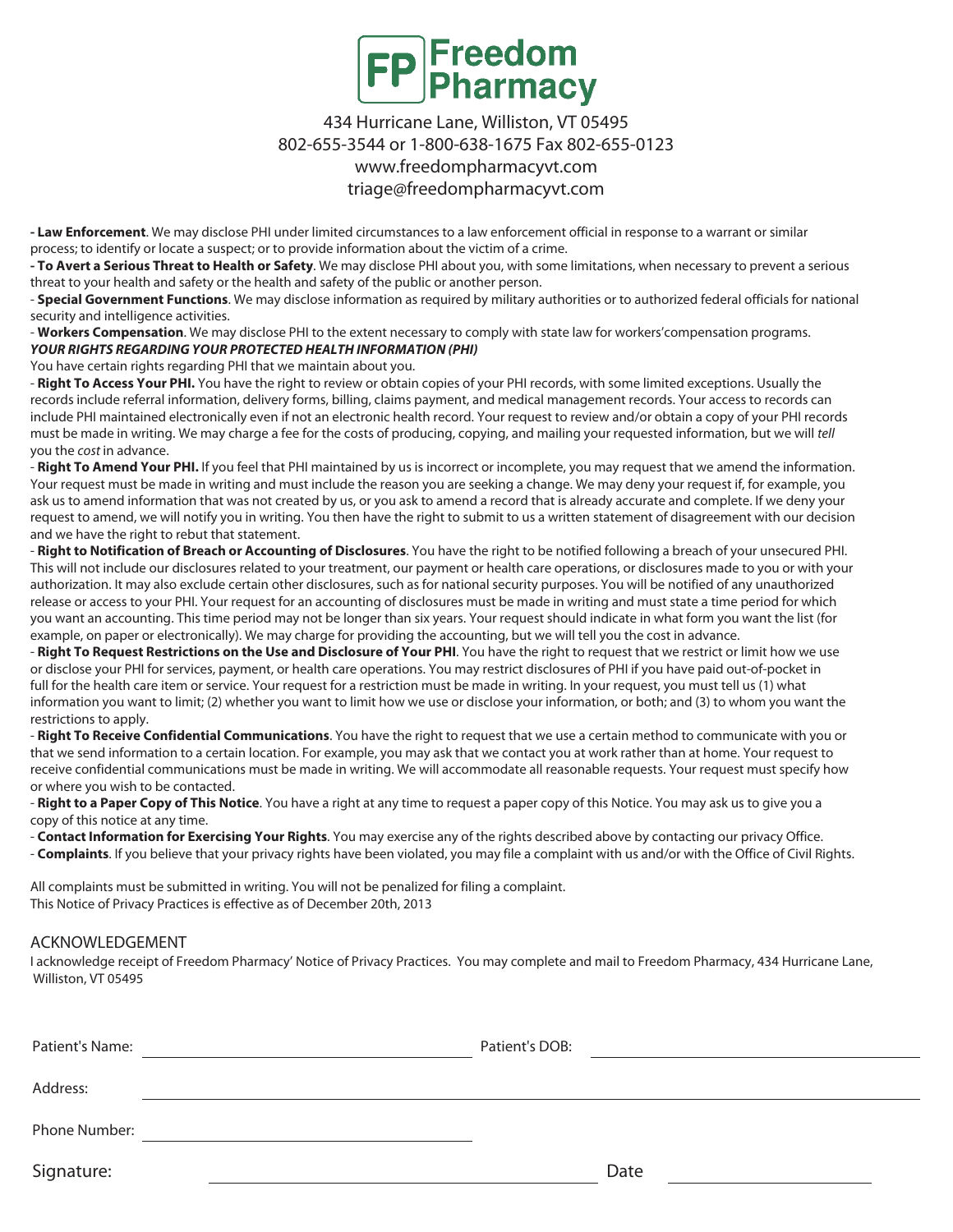

Patient's Name:

Patient's DOB:

# MEDICAL RELEASE

I authorize Freedom Pharmacy to release medical and billing in formation to the following (other than self or physician offices): LIST ALL

| Name:    | Phone: |
|----------|--------|
| Address: |        |
| Email:   |        |
| Name:    | Phone: |
| Address: |        |
| Email:   |        |

## GUARANTEE OF PAYMENT

This is to certify that we, Freedom Pharmacy, will receive reimbursement from the guarantor listed below for prescriptionmedications, over-the-counter products, co-pays, administration fees and any non-covered medications/products/services for the patient listed above for products/services rendered.

|                              | $\Box$ SEND BILLS TO PATIENT | $\Box$ SEND BILLS TO GUARANTOR LISTED BELOW |  |
|------------------------------|------------------------------|---------------------------------------------|--|
| Name of Guarantor:           |                              |                                             |  |
| <b>Address of Guarantor:</b> |                              |                                             |  |
| Phone Number:                |                              | Email:                                      |  |
| <b>Guarantor Signature:</b>  |                              | Date:                                       |  |

**Regardless of whether or not the patient has prescription insurance benefits, the patient and/or guarantor (payee) will need to make payment arrangements in advance with our billing department in the form of a credit card or checking/savings account in order for services to start (see attached automatic payment form)**

Patient Signature: Date: Date: Date: Date: Date: Date: Date: Date: Date: Date: Date: Date: Date: Date: Date: Date: Date: Date: Date: Date: Date: Date: Date: Date: Date: Date: Date: Date: Date: Date: Date: Date: Date: Date: